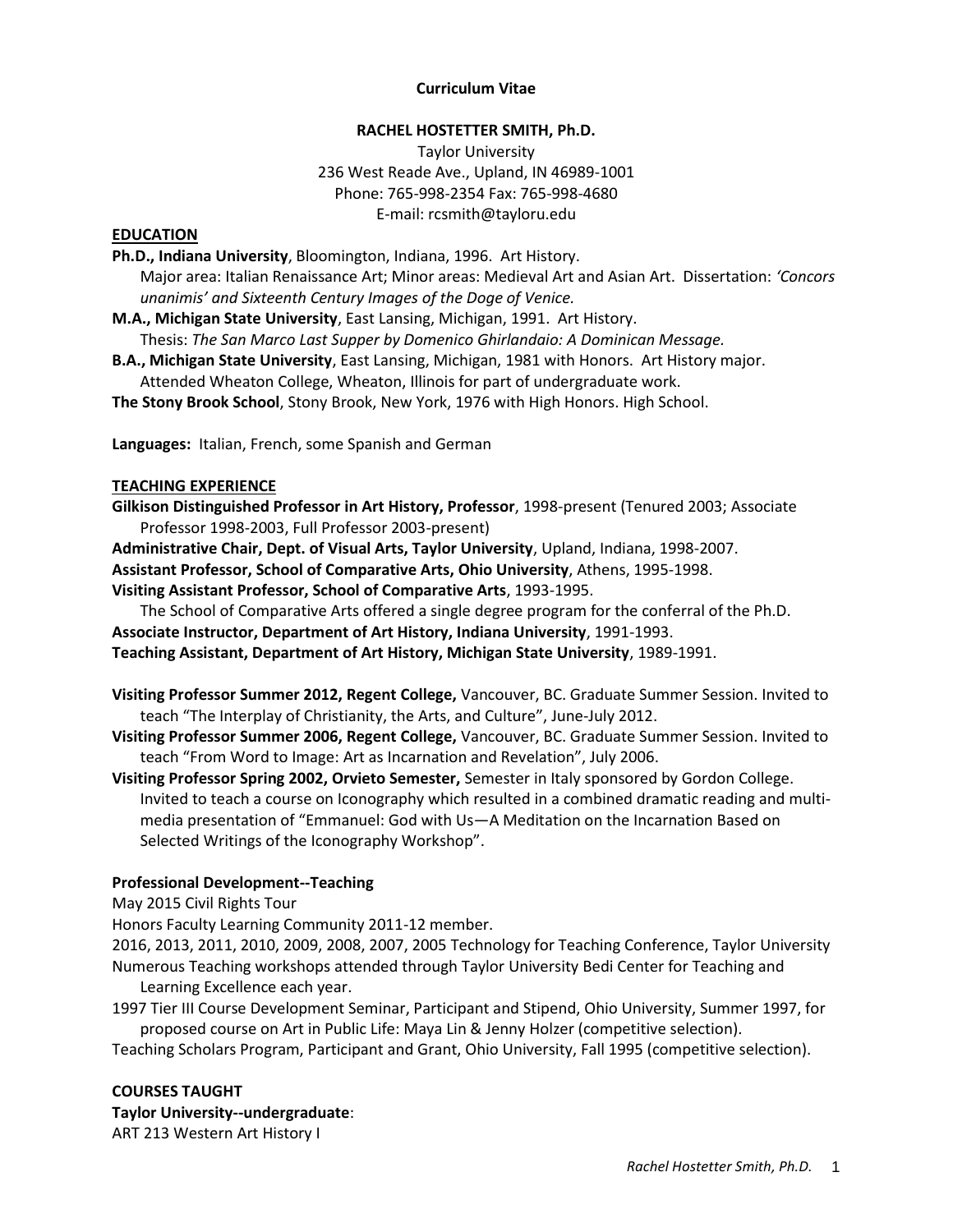ART 313 Western Art History II ART 316 Asian Art History ART 413 Contemporary Art ART 382 The Christian and the Arts (Junior capstone seminar) ART 382 The Christian and the Arts—Art Education (capstone seminar) HUM 230 Art as Experience HUM 330 Arts and Ideas (including Honors sections) HUM 330 Arts and Ideas in South Africa—Honors (January 2012) HUM 330 Arts and Ideas in China—Honors (January 2015)

## **Ohio University School of Comparative Arts:**

Greek and Roman Art—graduate Greek and Roman Interdisc. Arts Seminar—graduate (co-taught) Medieval Art—graduate Medieval Interdisciplinary Arts Seminar—graduate (co-taught) Renaissance Art—graduate Renaissance Interdisciplinary Arts Seminar—graduate (co-taught) Baroque Art—graduate Baroque Interdisciplinary Arts Seminar—graduate (co-taught) Nineteenth Century Art—graduate Nineteenth Century Interdisc. Arts Seminar—graduate (co-taught) Twentieth Century Art—graduate Twentieth Century Interdisc. Arts Seminar—graduate (co-taught) The Arts of the Renaissance and Baroque Age—undergraduate

## **MUSEUM EXPERIENCE**

**Graduate Assistant,** Kresge Art Museum, Michigan State University. Fall 1990-Summer 1991. Assisted with all aspects of Museum Operations

**Internship,** Muskegon Museum of Art, Muskegon, Michigan. Spring-Summer 1990.

## **CURATORSHIPS**

- Curator and Project Director, *Between the Shadow and the Light* Exhibition from the R5 Visual Arts Seminar and Studio in South Africa including the work of 21 North American and African artists opened in September 2014 at Xavier University and the McKenna Museum of African American Art in New Orleans in conjunction with the Lilly Fellows National Conference on Humanities and the Arts on "A Future City—A New Creation: Equal on All Sides". The exhibition will travel to 15-18 venues across North America into 2018. Responsible to work with venues to develop programming in conjunction with the exhibition as it travels. Catalogue and media programs created to support the exhibition.
- Curator, Publications Editor, and Project Director (appointed), *Charis: Boundary Crossings* Exhibition from Christianity, Contextualization, and the Visual Arts Seminar in Indonesia. Exhibition of 14 Asian and North American artists that traveled to 10 venues in North America from 2009 through 2012. Responsible to work with venues to develop programming in conjunction with the exhibition as it travels. Catalogue and three media programs created to support the exhibition.

Fuller Theological Seminary, Pasadena, California, Brehm Center for the Arts

- Curator, *Themes and Variations: Old Master Prints from the Permanent Collection, 1490-1820,*  September 23-November 3 1991*,* Kresge Art Museum, Michigan State University. Developed exhibition from original conception to selection of works, research and writing of didactic labels, and planning installation.
- Co-curator, *East Meets West: Asian Art in Michigan Collections.* September 1-October 14, 1990, Muskegon Museum of Art. Developed exhibition from original conception to selection of objects, research and identification, writing didactic labels, and planning installation. Scripted slide show for 17th century paintings of the porcelain-making industry in China.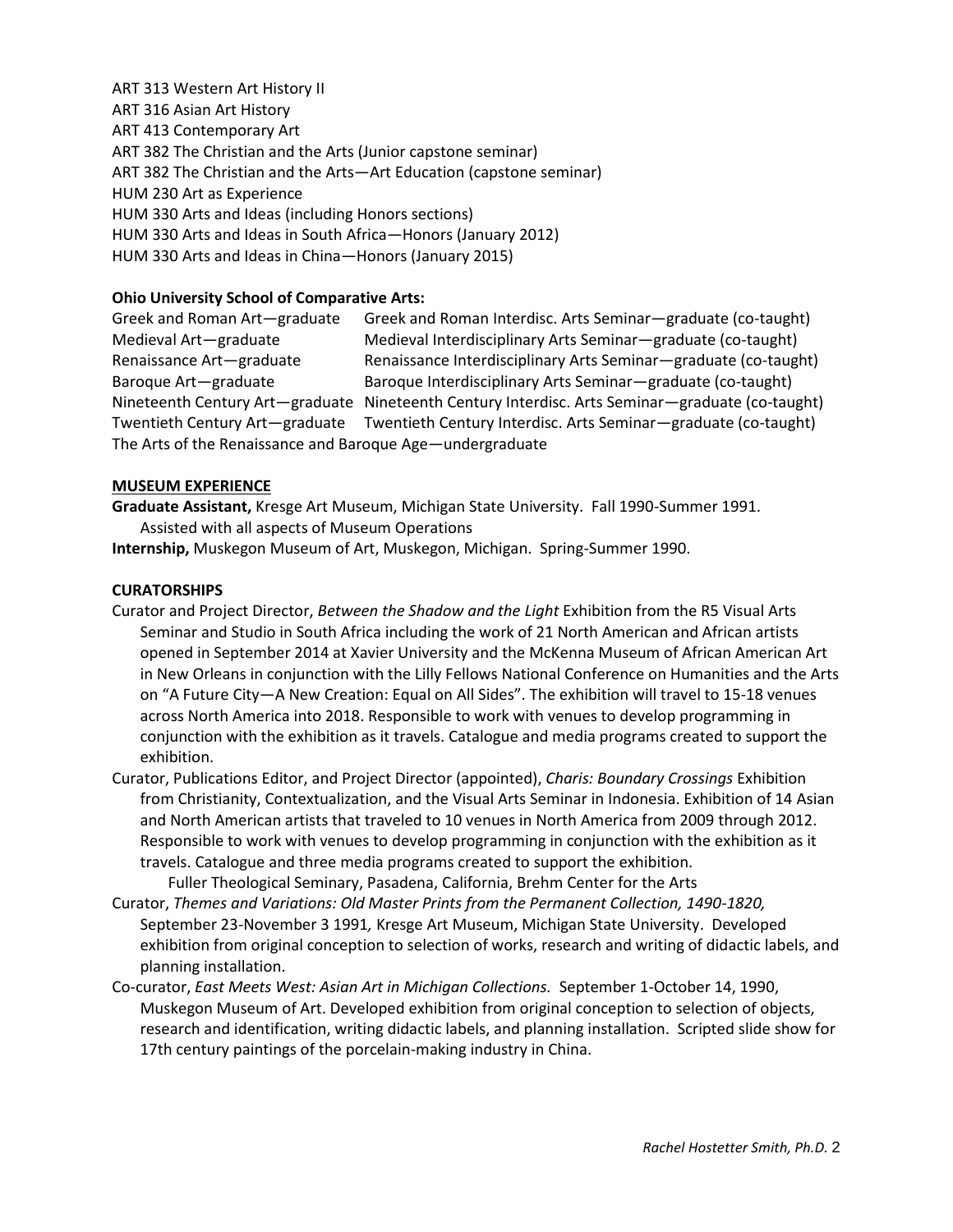## **SCHOLARSHIP/CREATIVE ACTIVITY**

## **SELECTED AWARDS, HONORS, and RECOGNITIONS**

2010 Franklin W. and Joan M. Forman Distinguished Faculty Scholar Award, Taylor University Featured in the *Bulletin* of The Stony Brook School, "Crossing Boundaries through Art," Fall/Winter 2010. Visiting Scholar, American Academy in Rome, Winter 2007-08

NEH Summer Institute, "The Cathedral and Culture: Medieval York" in York, England, June-July 2007 Visiting Scholar, American Academy in Rome, Spring 2006

1999 Albert W. Fields Award for Best Article of the Year, *Explorations in Renaissance Culture*, for "Providence and Political Innocence: The *Ballottino* in Venetian Art and Ideals", Vol. 25 (1999): 41- 66.

NEH Summer Seminar, "Gothic in the Ile-de-France" in Paris, June-July 1998

M.A. thesis, *The San Marco Last Supper by Domenico Ghirlandaio: A Dominican Message,* nominated by Art History faculty of Michigan State University for the Distinguished Thesis Award of the Midwest Association of Graduate Schools, Fall 1991.

### **WORK IN PROGRESS**

Planning for seminar in China for Lilly Fellows Network and CCCU art faculty in 2018 for the Nagel Institute for the Study of World Christianity titled "Matter & Spirit: A Seminar on Contemporary Chinese Art and Society".

Article for *ARTS* journal on the imagery of the pieta or the sacrificial lamb, forthcoming in 2019. Program development for *Between the Shadow and the Light* exhibition through 2018.

### **PUBLICATIONS**

### **Book/Exhibition Catalogues:**

*Between the Shadow & the Light.* Author of lead essay titled "Coloring the Wind In and Out of South Africa", editor, and art director. Calvin College, 2014.

*Charis: Boundary Crossings.* Author of lead essay titled "Boundary Crossings: Divining the Human in the Fragments of this World", editor, and art director. Calvin College, 2009.

#### **Book Chapters**

"Marginalia or Eschatological Iconography?: Providence and Plenitude in the Imagery of Abundance at Orvieto Cathedral" in *ReVisioning: Critical Methods of Seeing Christianity in the History of Art,* James Romaine and Linda Stratford, eds., Cascade Books, Wipf and Stock Publishers, 2014.

"Gothic Architecture and 'The Pure and Naked Seeing of Divine Reality': Chartres Cathedral" in *Art as Spiritual Perception*, James Romaine, ed.*,* Crossway Books, 2012.

### **Journal Issues**

- Co-editor with James Romaine of a special double issue of the journal *Religion and the Arts* on *Picturing Paradise in 19th c. British and American Art Religion and the Arts* Vol. 22-1-2 (2018).
- Co-editor with Joseph Cory of Spring 2014 issue of *SEEN* titled *Unsettled Ground* on Africa inspired by R5 Seminar in South Africa and *Between the Shadow and the Light* exhibition.
- Co-editor with Ronald Bernier of a special double issue of the journal *Religion and the Arts* on *Christianity and Latin American Art* for 2013 inspired by the 2012 ASCHA symposium. By invitation of journal editors. Volume 18: 1-2 (2014).

#### **Articles, Essays, Proceedings, etc.**

- Article: "Divine Provision and the 'Preternatural Imagination' of Edward Burne-Jones in the Mosaics of the 'American Church' in Rome," *Religion and the Arts* Vol. 22-1-2 (2018): 135-175.
- Article: "Editors' Introduction: Picturing Paradise in Nineteenth-Century British and American Art," coauthored with James Romaine. *Religion and the Arts* Vol. 22-1-2 (2018): 135-175.

Blog Article: "Winter Flowers" for *ArtWay,* February 2018.

Article: "Still Mending: South Africa and the exhibition *Between the Shadow & the Light", Image Journal*  #92, May 2017.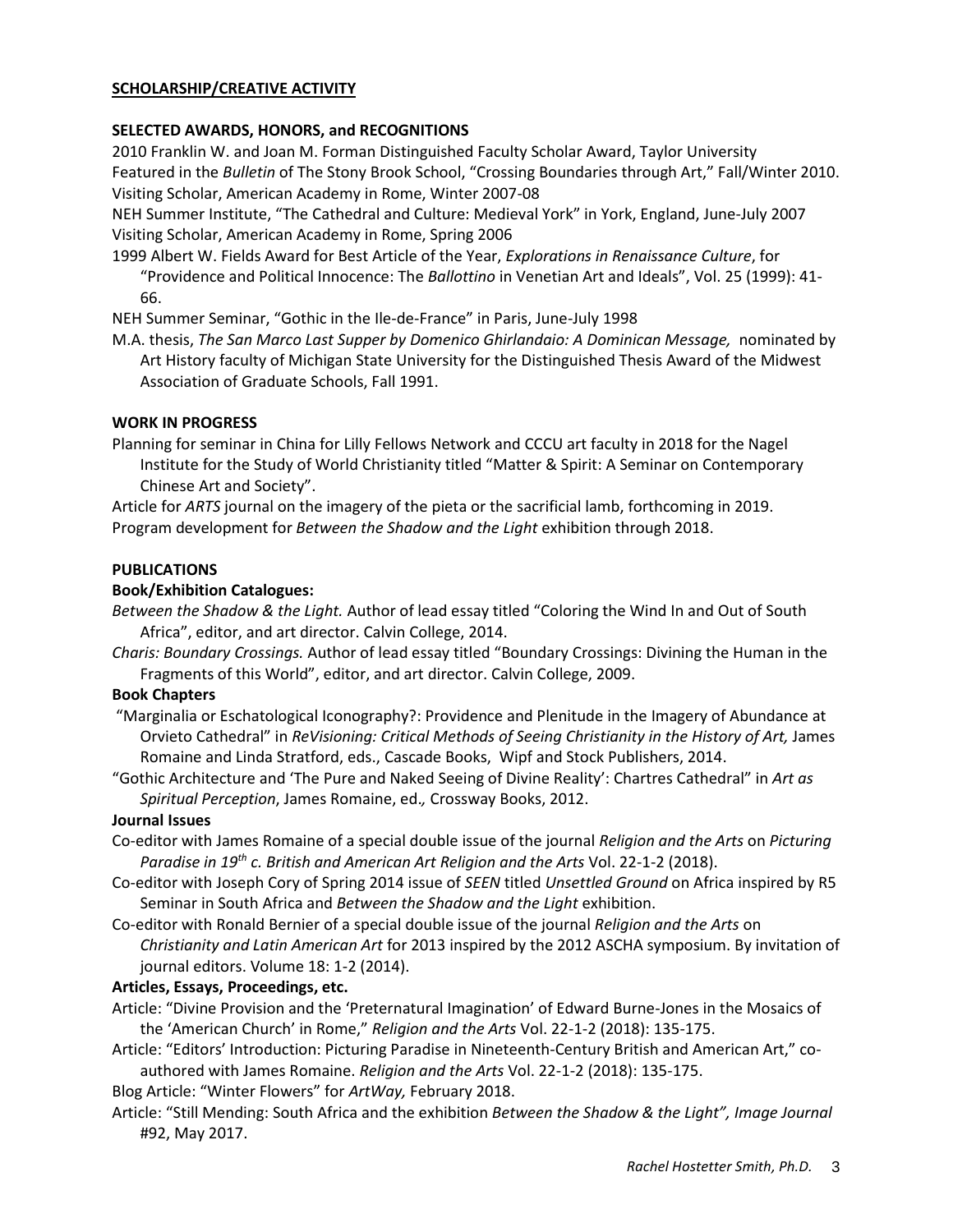- Article: "Little is Much When God is in It: The 'R5' Visual Arts Seminar and Studio in South Africa", *Arts: The Arts in Religious and Theological Studies* 26.1 (2014): 33-40.
- Article (online): Excerpt from "Marginalia or Eschatological Iconography?: Providence and Plenitude in the Imagery of Abundance at Orvieto Cathedral" in *ReVisioning: Critical Methods of Seeing Christianity in the History of Art,* James Romaine and Linda Stratford, eds., Cascade Books, Wipf and Stock Publishers, 2014 on ArtWay July 27, 2014.

Article: "Unsettled Ground In and Out of Africa", *SEEN* Spring 2014.

- Article: "Art as Invitation: Considering New Paradigms for Scholarship and Global Engagement through the *Charis* Exhibit", *Christian Scholar's Review,* Vol. XLII:4, Summer 2013.
- Greeting for Introduction to *The History of 35 Christian Art Exhibitions,* Christian Art Association of Japan, 2011, titled "All for the Glory of God".
- Article (online): "Shedding Light on Art History in the City of Lights." *Mosaic*, November 2010.
- Article: "The Thread that Weaves Life Together: Crossing Boundaries with the *Charis* Exhibition". *Image Journal* #65*,* March 2010.

Article: "From Babel to Pentecost: Boundary Crossings—The *Charis* Exhibition". *SEEN*, Spring 2010. Editorial Essay: "Considering the New Globalization and the Arts: Crossing Boundaries and Forging Bonds". *SEEN,* Spring 2010.

- Contributor: *Companion to 20th Century British* Poetry, Jim Persoon and Rob Watson, eds. Articles on Cubism, Expressionism, and Post-Impressionism. Facts on File, 2009.
- Article (online): "Crossing Boundaries: The *Charis* Exhibition". *Mosaic*, September 2009. Article: "Outside the Gates?: The Artist of Faith in a Post-Human Age", *SEEN*, Spring 2009.
- Essay "Magnificat" published in two parts, *Image* (the journal of the Asian Christian Art Association, Manila, Philippines) in the December 2008 and March 2009 issues.

Exhibition Catalog Essay for *Magnificat*, published by the Barrington Art Gallery, December 2008. Review Essay "The Trouble? with Mary: Considering the Person and Place of Mary in Christian Theology and Personal Devotion". *Christian Scholar's Review* XXXVII:3, Spring 2008: 357-79.

Article: "'Leaky Vessels': Kiki Smith and the Experience of Embodiment" for *SEEN*. Fall 2007. Review Essay on recent books on Images of Mary for *SEEN* Journal, Fall 2007 issue "Highly Favored". Articles on Masaccio, Fra Angelico, Botticelli, Leonardo da Vinci, and Raphael, *Christian History and* 

*Biography*, Summer 2006.

- Articles: "A Passion for Prodigals: Collection of Jerry Evenrud" and "The Immanence of Things in the Drawings of Susan Nace", *CIVASEEN* Vol. III.2 (Summer 2002).
- Poem: "Empty Boxes or Understanding Lot's Wife", *CIVASEEN* Vol. III.2 (Summer 2002).
- Contributor: *Renaissance and Reformations: 1500-1620: An Interdisciplinary Dictionary*, Jo Eldridge Carney, ed., Greenwood Press, 2001. Biographical entries on Bandinelli, Caravaggio, and Parmigianino: 30-31, 65-67, 279-80.

Article: "William Blake: Idiosyncratic Romantic"; *CIVA SEEN* Fall 2000.

- Article: "Making Peace with the Past: A New Type of War Memorial for the Twenty-first Century"; *Mars Hill Review* Number 16 (Year 2000): 41-47.
- Article: "Love in the Ruins: Redemption and Relationship in Kieslowski's *Three Colours trilogy* and Sverak's *Kolya*" in *Mars Hill Review* Number 15 (Fall 1999): 150-54.

2 Entries in *This Cloud of Witnesses* , Taylor University, 1999: 10, 160.

- Article: "Providence and Political Innocence: The 'Ballottino' in Venetian Art and Ideals", *Explorations in Renaissance Culture*, Vol. XXV (1999): 41-66.
- Article: "Giotto's 'Everyman' and the Importance of Empathy: The Advent of Italian Renaissance Humanism", *Arts* Vol. 10, Issue 2 (Fall 1998): 20-24.
- Proceedings: "The Circle of Concord: Justice and Community in the Metaphor of the Circle Dance", *1996 Proceedings of the International Society for the Study of European Ideas* (ISSEI), 1998 on CD ROM by MIT Press.

**Reviews**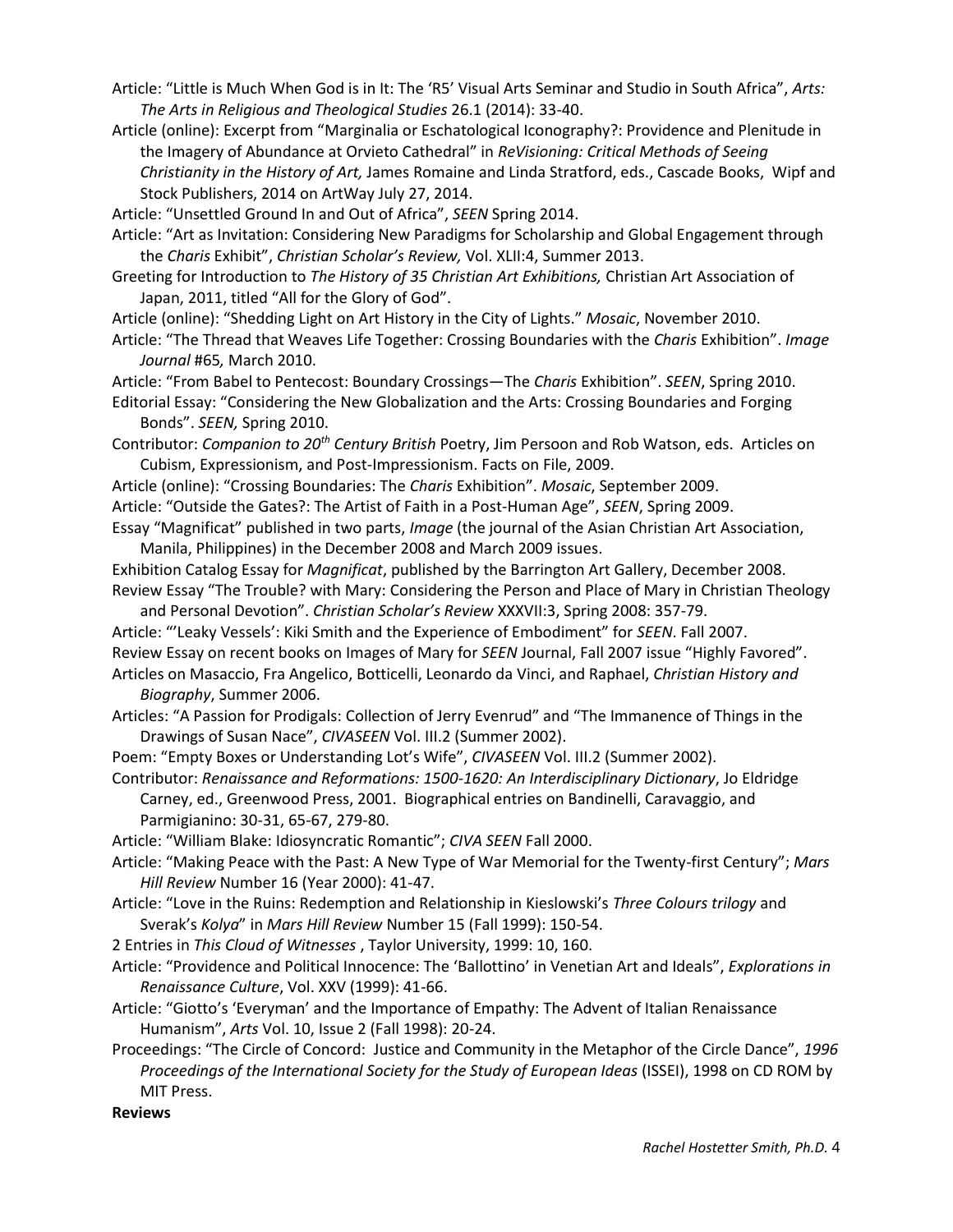- *The Future of Christian Learning: An Evangelical and Catholic Dialogue* by Mark A. Noll, James Turner, and Thomas A. Howard. Joint review for *The Christian Scholar's Review,* Fall 2009.
- *Pictures and Tears* by James Elkins (Routledge, 2001). *SEEN*, Fall 2008.
- *Tropic of Venice* by Margaret Doody (U of Pennsylvania Press, 2007), *Sixteenth Century Journal*, Spring 2008.
- *Reformed Theology and Visual Culture: The Protestant Imagination from Calvin to Edwards* by William A. Dyrness (Cambridge UP, 2004), *The Christian Scholar's Review* Vol. 35:2 (Winter 2006).
- *Objects of Virtue: Art in Renaissance Italy* by Luke Syson and Dora Thornton (Getty Publications, 2001) for *Sixteenth Century Journal* XXXIV (2003).
- *Bernini and the Art of Architecture* by T. A. Marder (Abbeville Press, 1998), *Christianity and the Arts* Vol. 7 No. 4 (Fall 2000): 49-50.
- *Glassmaking in Renaissance Venice: The Fragile Craft* by W. Patrick McCray (Ashgate, 1999), for *Sixteenth Century Journal* XXXII/1 (2001): 140-41.
- *Painting the Heavens: Art and Science in the Age of Galileo* by Eileen Reeves (Princeton University Press, 1997) for *Sixteenth Century Journal* Vol. XXX, No. 1 (Spring 1999): 254-55.
- *Picturing the Passion in Late Medieval Italy: Narrative Painting, Franciscan Ideologies, and the Levant* by Anne Derbes (Cambridge University Press, 1996) for *Sixteenth Century Journal,* Vol. XXIX, No. 1 (Spring 1998): 107-9.
- *Lorenzo Lotto* by Peter Humfrey (Yale University Press, 1997) for *Sixteenth Century Journal*, Vol. XXIX, No. 1 (Spring 1998): 316-18.
- *Venezianische Dogenporträts des 16. Jahrhunderts* (Jan Thorbecke Verlag Sigmaringen, 1993) by Annette Weber for *Renaissance Quarterly* 51.2 (Summer 1998): 621-22.

# **PAPERS** (juried or invited presentations)

- "*Between the Shadow and the Light*: A Model for Art Engaging History, Public Life, and Faith out of South Africa—A Case Study," at the Abraham Kuyper Annual conference "Philosophy, Worship and Art" at Princeton Theological University" April 2014.
- "Christ in Modern Art: From the Christian Humanism of the Renaissance to the Trans-Humanism of the  $21<sup>st</sup>$  Century", Christology: Yesterday, Today, and Tomorrow Conference (invited presenter) at University of Notre Dame, South Bend, Indiana, May 2013.
- "Creativity, Imagination, & the Spirit of Play: Being Human in a Post-Human World," Arts and Genesis Conference at Trinity Western University, British Columbia, Sept. 30-Oct. 1, 2010.
- "Providence and Plenitude: The Imagery of Abundance in Christian Art and Architecture", for "History, Continuity, and Rupture: A Symposium on Christianity and Art History" in Paris, May 25-31, 2010.
- "Considering the Strange Place of Religion in Contemporary Art", C.S. Lewis Faculty Forum on the Crisis of the University: Freedom, Tolerance, and the Pursuit of Truth, University of Colorado, Boulder, October 2007.
- "Film in the Age of New Media", panelist presenting on Kieslowski, CIVA Conference, Azusa, CA, June 2005.
- "Providence and Plenitude: Foliate Imagery at Orvieto Cathedral", Conference on Eucharist and Eschatology at Orvieto Cathedral, Orvieto, Italy, May 2005.
- "On the Recovery of Beauty", Christianity and the Soul of the University conference, Baylor University in Waco, Texas, March 2004.
- "The Image as Historical Document: (The) Art (of) [as] Interpretation"; 2004 National Conference of the Historical Society in Boothbay Harbor, Maine, June 2004.
- "A Pure and Naked Seeing of Divine Reality—Richard of St. Victor's Fourth Mode of Seeing"; CIVA Conference at Gordon College, Massachusetts, June 2003.
- "The Fourth Mode of Seeing and the Meaning of Cathedrals in France"; 38<sup>th</sup> International Congress on Medieval Studies in Kalamazoo, May 2003.
- "Old Age and the Venetian Dogate—A Republican Ideal?" (revised manuscript); South Central Renaissance Conference, New Orleans, March 2003.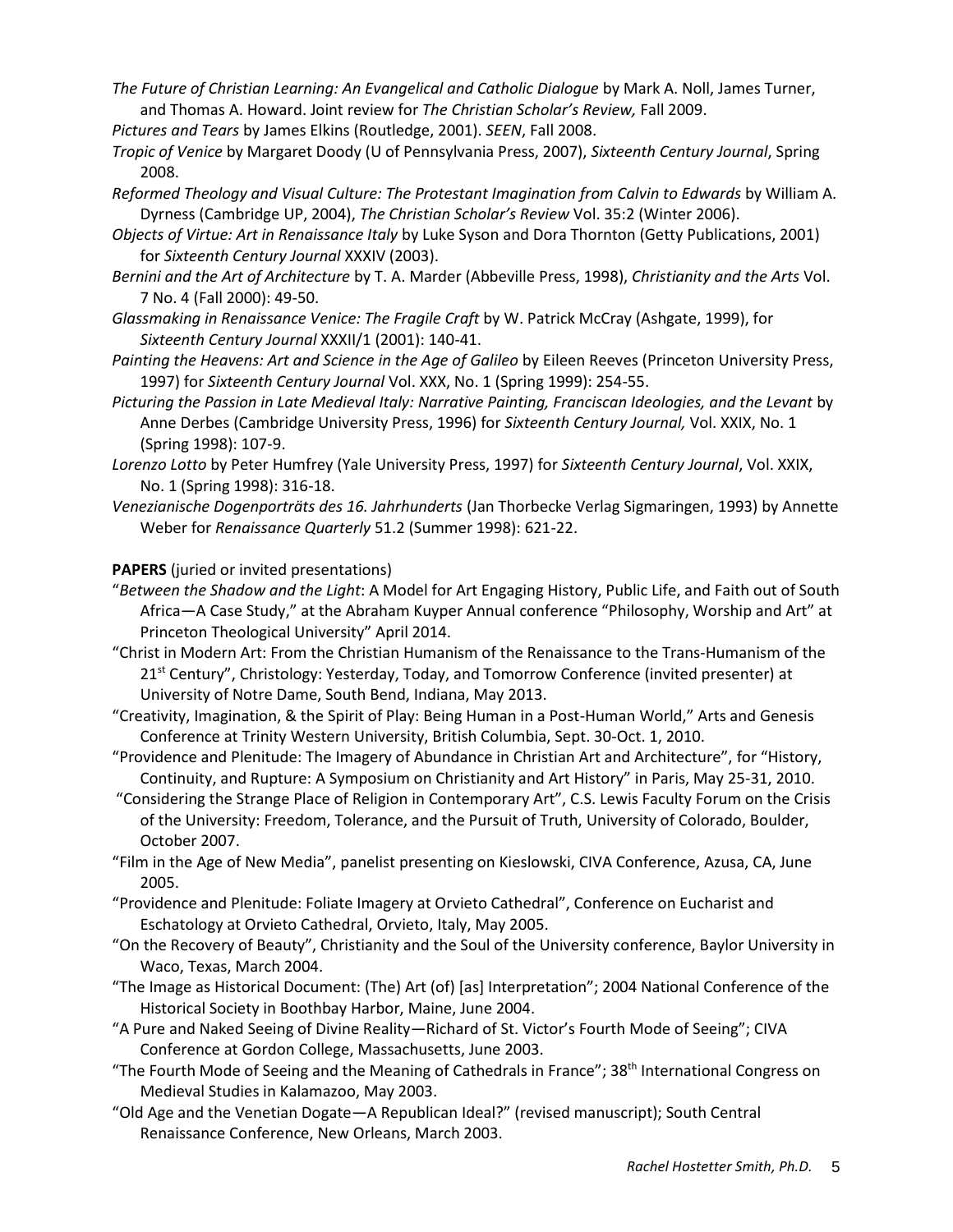- "The 'Head as a Citadel": Old Age and the Image of the Venetian Dogate—A Republican Ideal?" (revised manuscript); 33<sup>rd</sup> Annual Interdisciplinary CAES (The Committee for the Advancement of Early Studies) Conference, Ball State University, October 2002.
- "Common Grace in Eric Rohmer's film *The Green Ray: Comedies and Proverbs V*"; Western Regional Conference on Christianity and Literature, March 2002. Conference theme: The Gift of Story— Narrating Hope in Film & Literature.
- "Renaissance Revisionism: The Venetian Reconciliation of the Exile and Election of Doge Antonio Grimani in Titian's Votive Painting 'La Fede'", Sixteenth Century Studies Conference in Denver, October 2001.
- "The 'Head as a Citadel': Old Age and the Venetian Dogate--A Republican Ideal?"; 36th International Congress on Medieval Studies in Kalamazoo, May 2001.
- "A Fevered Awareness: Loss and Redemption and the Spirit of Place in Pat Conroy's *Beach Music*"; Conference on Christianity and Literature at the Eighth Annual Image Conference in Seattle, Washington, October 2000. Conference theme: Habitations of the Word: Art and the Spiritual Ecology of Place.
- "Out of Athens and in Public--Maya Lin and Jenny Holzer: Words of Reflection, Works of Reconciliation"; 30th International Congress of the History of Art in London, England, September 2000. Session: Time and the Public Monument.
- "The Moral of Vittorio de Sica's *Miracle in Milan*"; 14th Annual International Conference on Literature, Visual Arts, and/or Cinema in Atlanta, Georgia, November 1999; Conference theme: Utopia and Dystopia.
- "Making Peace with the Past: The Development of a New Type of War Memorial for the Twentieth Century"; 3rd Annual Conference on the New Europe at the Crossroads in Berlin, Germany; July 1999.
- "Love in the Ruins: Redemption and Relationship in Kieslowski's *Three Colours Trilogy* and Sverak's *Kolya*"; Sixth Annual Image Festival of the Arts in Los Angeles; November 1998.
- "Out of the Ashes: Kieslowski's *Three Colours: Blue*"; 13th Annual International Conference in Literature, Visual Arts, and/or Cinema in Atlanta, Georgia, November 1998.
- "Abundance and Restraint: The Imagery of the Incarnation of the Word"; 33rd International Congress on Medieval Studies in Kalamazoo, Michigan, May 1998.
- "Giotto's 'Everyman' and the Advent of Italian Renaissance Humanism"; 1997 Sixteenth Century Studies Conference, Atlanta, Georgia, October 23-26, 1997.
- "Providence and Political Innocence: The 'Ballottino' in Venetian Art and Ideals", 1997 Sixteenth Century Studies Conference, Atlanta, Georgia, October 23-26, 1997.
- "Reconciliation, Retribution, and Renascence in Krzysztof Kieslowski's 'Three Colours' Trilogy", "The New Europe at the Crossroads", a conference of the Intercultural Group of the International Society for the Study of European Ideas and Loyola College of Maryland in York, England, August 3-7, 1997.
- "The Circle of Concord: Justice and Community in the Metaphor of the Circle Dance", Fifth Conference of the International Society for the Study of European Ideas (ISSEI), "Memory, History, and Critique: European Identity at the Millennium", University for Humanist Studies, Utrecht, The Netherlands, 19-24 August 1996.
- "'Unanimitas' in Early Sixteenth-Century Images of the Doge of Venice", 1995 Sixteenth Century Studies Conference, San Francisco, October 26-28, 1995.
- "The Call to Justice and Mercy in Tintoretto's Paintings for the Albergo of the Scuola di San Rocco in Venice", 1993 Sixteenth Century Studies Conference, St. Louis, December 9-11, 1993.
- "The San Marco Last Supper by Ghirlandaio: A Dominican Message", Central Renaissance Conference, University of Missouri-Columbia, April 4-6, 1991.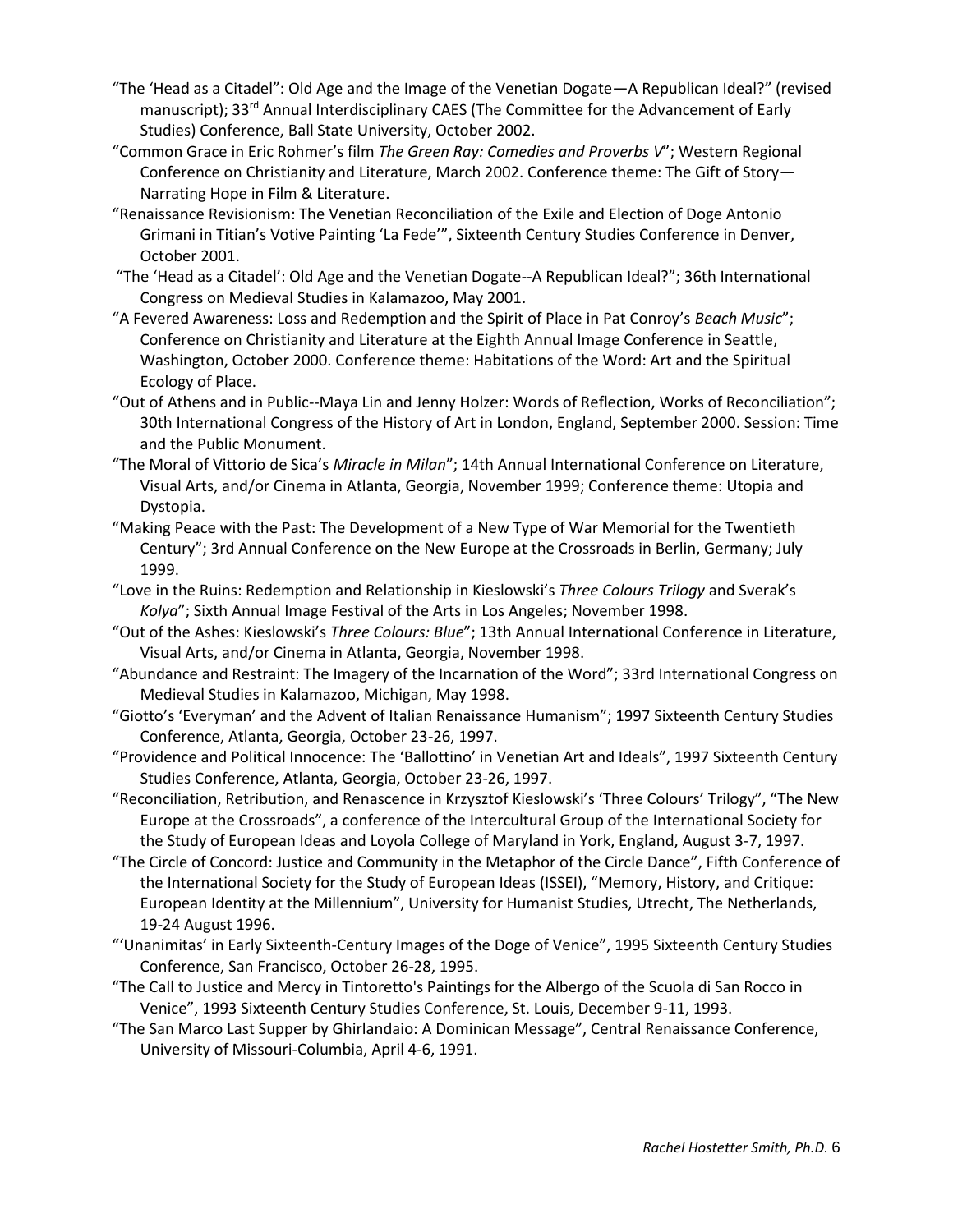#### **EDITORIAL RESPONSIBILITIES**

Co-editor with James Romaine of a special double issue of the journal *Religion and the Arts* on Picturing Paradise in Nineteenth Century British and American Art for 2017-18 inspired by the 2016 ASCHA symposium. By invitation of the journal editor.

Exhibition catalogue for *Between the Shadow & the Light,* 2014.

Co-editor with Joseph Cory of Spring 2014 issue of *SEEN* titled *Unsettled Ground* on Africa inspired by R5 Seminar in South Africa and *Between the Shadow and the Light* exhibition.

Co-editor with Ronald Bernier of a special double issue of the journal *Religion and the Arts* on Christianity and Latin American Art for 2013 inspired by the 2012 ASCHA symposium. By invitation of journal editor. Issue 18, vols. 1 and 2, March 2014.

Exhibition catalogue for *Charis: Boundary Crossings*, 2009.

Directed content revision and redesign initiative for *SEEN* Journal as Publications Committee Chair of CIVA in 2005 and 2010-11.

*Images of the Body* Summer 2003 special publication of conference plenary talks for CIVA. *CIVA SEEN* Summer 2002 issue on the theme of "Coming Home".

### **SEMINAR/SYMPOSIUM ORGANIZER**

- Program directory and co-leader for faculty development seminar in China titled "Matter & Spirit: A Seminar on Contemporary Chinese Art and Society" with the Nagel Institute for the Study of World Christianity at Calvin College in June 2018.
- Symposium Co-chair and organizer for "A Strange Place Still? Religion in Contemporary Art" for the Association of Scholars of Christianity in the History of Art on February 14, 2017 at the Union League Club in New York, co-sponsored by the Center for Christianity, Culture and the Arts and Taylor University.
- Symposium Co-chair and organizer for "Picturing Paradise in 19<sup>th</sup> Century British and American Art" for the Association of Scholars of Christianity in the History of Art on February 2, 2016, co-sponsored by the Henry Luce III Center for the Arts and Religion of Wesley Theological Seminary, Washington, D.C.
- Program director and co-leader for faculty development seminar in South Africa titled "R5: A Visual Arts Seminar and Studio in South Africa" with the Nagel Institute for the Study of World Christianity at Calvin College in June 2013 as a follow up to the Indonesia seminar that gave rise to the *Charis*  exhibition.
- Symposium Co-chair and organizer for "Christianity and Latin American Art: Apprehension, Appropriation, Assimilation" for the Association of Scholars of Christianity in the History of Art on February 21, 2012 in Los Angeles, a 2012 College Art Association pre-conference event.
- Symposium Co-chair and organizer for "Why Have There Been No Great Contemporary Religious Artists?", for the Association of Scholars of Christianity in the History of Art on February 8, 2011 at MOBIA in New York City, a 2011 College Art Association pre-conference event.

## **SELECTED ENGAGEMENTS AS SPEAKER/SESSION ORGANIZER/MODERATOR/PANELIST**

- Guest Speaker in conjunction with *Between the Shadow & the Light,* Samford University, Birmingham, Alabama, September 2018.
- Keynote Speaker for *Equip*, a conference on Faith and the Arts, St. George's Episcopal Church, Dayton, Ohio, November 2016.
- Guest Speaker, "*Ex opera operato:* Rogue Priests in Contemporary Art" and "Culture Matters: History, Society, and Belief in Contemporary Chinese Art", Center for Christianity, Culture, and the Arts at Biola University, La Mirada, California, April 2016.
- Guest Speaker, "Unsettled Ground *Between the Shadow & the Light",* Campus Forum on South Africa, Asbury University, Wilmore, Kentucky, April 2016.
- Guest Speaker, 2015 Lenten Series lectures on "Culture Matters"; "From Pagan Rome to the Reformation", "A Global View", and "In Our Own Time", First Presbyterian Church, Fort Wayne.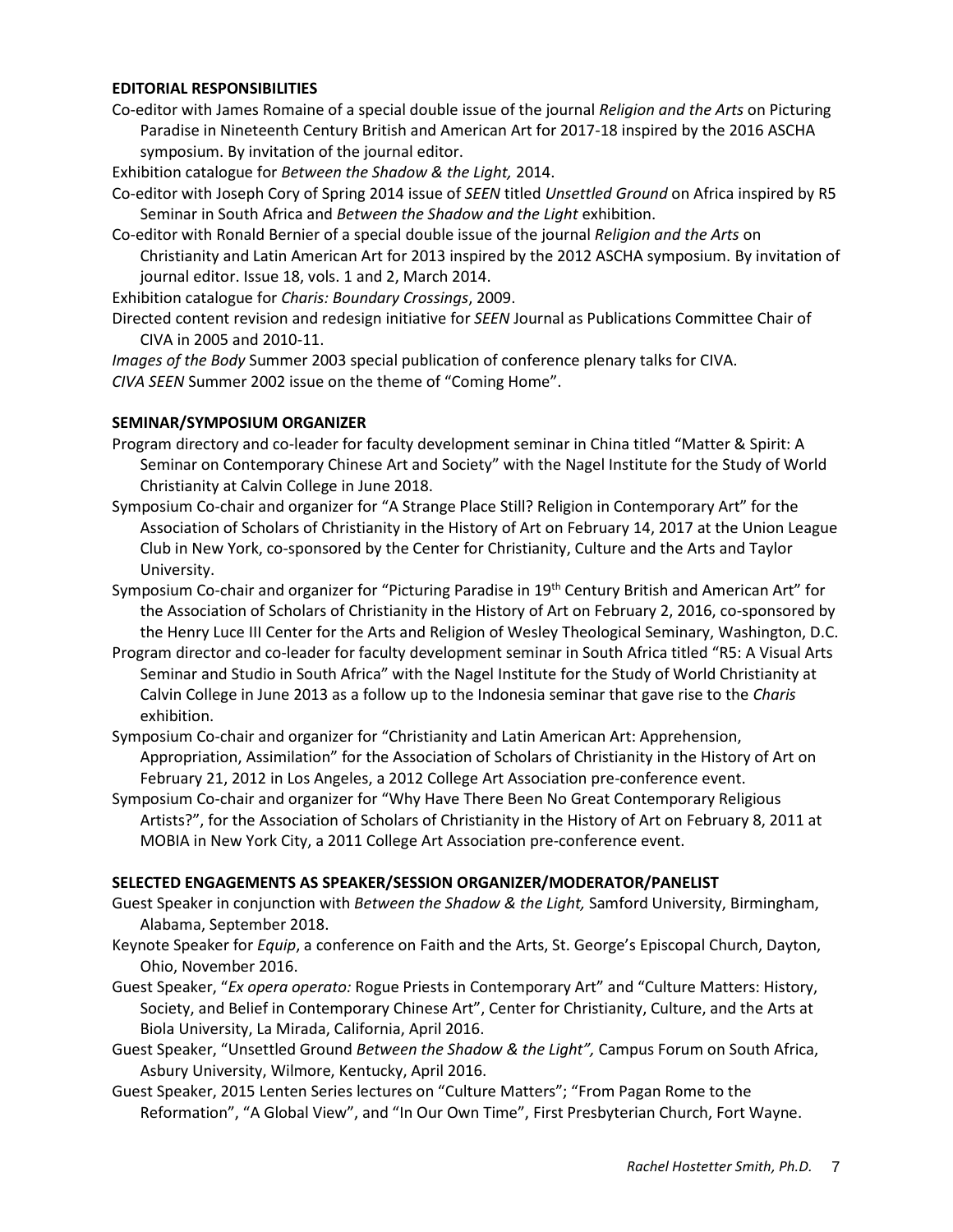- Organizer for artist panel for *Between the Shadow and the Light* at the McKenna Museum of African American Art in New Orleans, September 28, 2014.
- Session moderator for panel discussion on *Between the Shadow and the Light* at the Lilly Fellows Conference at Xavier University in New Orleans, September 26, 2014.
- CCCU Faith & Learning Integration Channel (FLIC), online site presentation on "How Images Acquire Meaning", selected by jury for inclusion, 2012.
- Public Lecture on "Divining the Spirit in Contemporary Art" for Regent College, Vancouver, BC in conjunction with their Summer Session program Summer 2012. Invited speaker.
- "Washing Away the Dust of Everyday Life: Considering the Vocation of Art" at Dordt College, November 2011. Invited speaker. Also Gallery Talk on the Charis exhibition.
- Indiana Forum for Research Administrators session "Countering the Humanist's Lament: Funding in the Arts, Humanities, and Social Sciences", July 2010, Indiana University, Bloomington. Invited speaker.
- Organizer for sessions and mounting of *Charis* exhibition at the International Forum on Christian Higher Education in Atlanta, February 2010.
- Organizer for sessions *Charis* exhibit for Lilly Conference on the Humanities and the Arts in Grand Rapids, October 2009; including serving as representative for final plenary panel.
- Speaker for session on contemporary issues in art criticism at CIVA conference on "Culture?", Minneapolis, June 2009.
- "On the Strange Place of Religion in Contemporary Art" Symposium at Biola University, one of several invited respondents to James Elkins, March 2008.
- "The Vocation of Art", Gordon College, February 2008. Invited speaker.
- "Talks with Writers" invited panelist, Taylor University, March 2007.
- "Why is music the only art Protestants are comfortable with?" invited panelist for Conversations with John Stackhouse at Regent College, July 2006.
- "From Word to Image: Translating the Literary Imagination into Visual Form", C.S. Lewis and Friends Colloquium, Taylor University, March 2004. Session organizer and panelist.
- 13th Annual International Conference in Literature, Visual Arts, and/or Cinema in Atlanta, Georgia, November 1998. Session moderator.
- "Revisiting Humanism", at the 1997 Sixteenth Century Studies Conference in Atlanta, Georgia, October 23-26, 1997. Session moderator.
- "The New Europe at the Crossroads", a conference of the Intercultural Group of the Society for the Study of European Ideas and Loyola College of Maryland in York, England, August 3-7, 1997. Session moderator.

# **SELECTED GRANTS and Funding**

Grants for *Matter & Spirit* seminar in China—Summer 2018.

Course Development Mini-grant for China components of CAS 170 for Honors freshmen—Summer 2014. Hansen grant for \$50,000 for *Between the Shadow and the Light* exhibit—2014.

Lilly Fellows Program Grant for *Between the Shadow and the Light* exhibit—2014.

Gilkison Family Foundation Grant for \$10,000 for South Africa seminar projected for 2013.

John and Mary Loeks Grant for \$10,000 for South Africa seminar projected for 2013.

Hansen Grant for \$50,000 for South Africa seminar--2013.

Marshall Gregory Course Revision Seminar Mini-grant Summer 2012.

Honors Course Development Mini-grant Summer 2011.

Hansen Grant for \$50,000 for *Charis* exhibition—2009.

- Gilkison Foundation grant for \$10,000 for *Charis* exhibition and expanded issue of *SEEN* on East/West for Spring 2010.
- Calvin College Center for Christian Scholarship Grant, \$29,500 for research and development of *Charis*  exhibit and publication of exhibition catalogue. Listed as one of three primary researchers for the grant along with 2 Calvin faculty.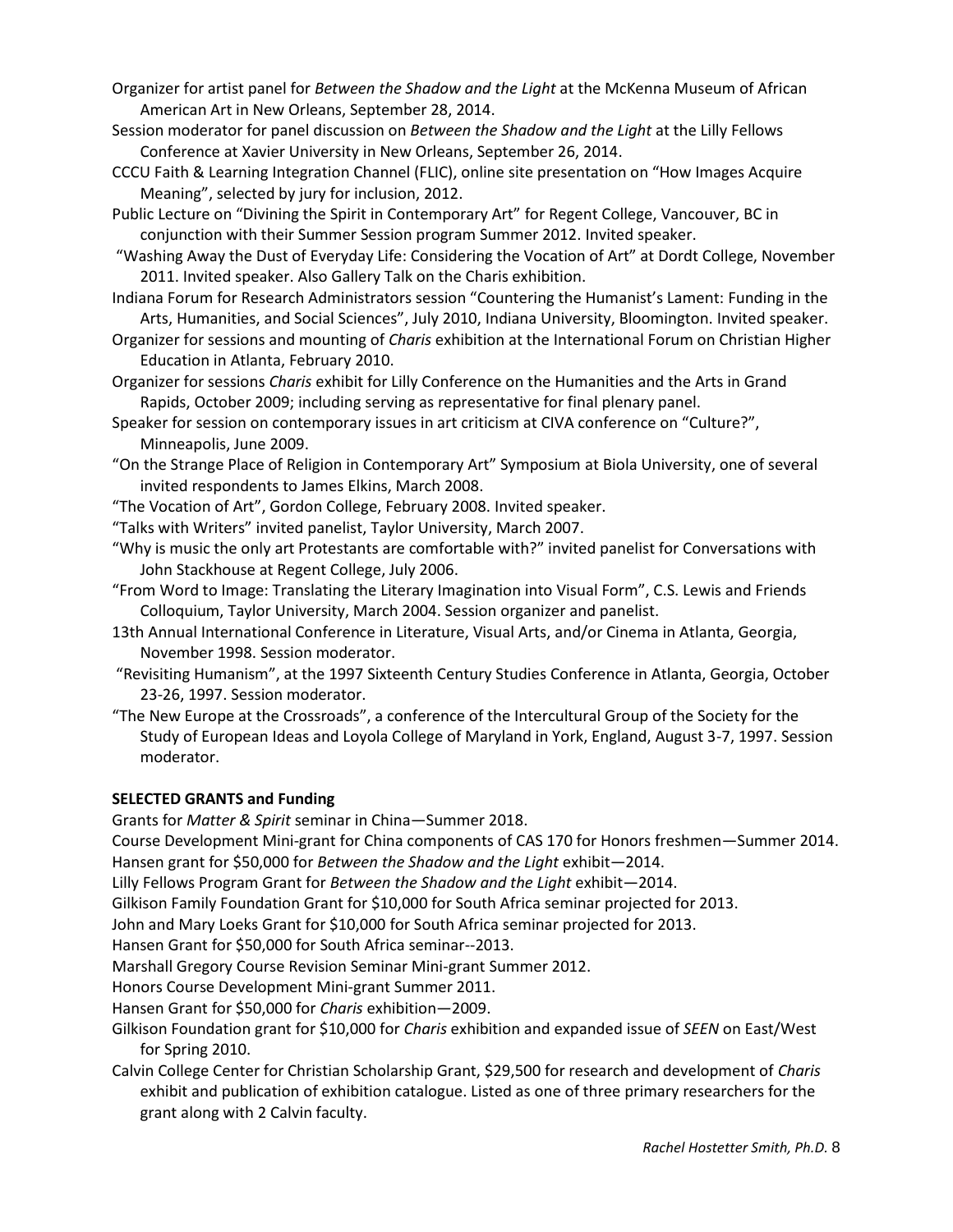Taylor University Technology Mini-grant 2008.

- Step Grant, Taylor University Center for Innovation and Research, 2007-08, for research and travel Summer and Winter on "Providence and Plenitude: The Imagery of Abundance in Christian Art and Architecture"; includes training and supervision of 5 undergraduate student research assistants.
- Taylor University Presenting a Paper Funding awarded in 1998-99, 1999-2000, 2000-01, 2001-02, 2002- 03, 2003-04, 2004-05, 2005-06, 2006-07, 2007-08.
- Taylor University Faculty Technology Workshop Grant 2004
- 1804 Grant for \$10,000, Ohio University for Research and Development of Exhibition for Kennedy Museum titled "Out of Athens and in Public: Maya Lin and Jenny Holzer"; awarded 2000.
- Creative Activity and Research Award, School of Comparative Arts and College of Fine Arts, Ohio University, to chair session and present two papers at the 1997 Sixteenth Century Studies Conference in Atlanta, Georgia, October 23-26, 1997.
- International Travel Fund Grant, and Creative Activity and Research Award, School of Comparative Arts and College of Fine Arts, Ohio University, to chair session and present paper at the conference "The New Europe at the Crossroads" in York, England, Summer 1997.
- International Travel Fund Grant, and Creative Activity and Research Award, School of Comparative Arts and College of Fine Arts, Ohio University, to present paper at the conference of the International Society for the Study of European Ideas in Utrecht, The Netherlands, Summer 1996.
- Creative Activity and Research Award, School of Comparative Arts and College of Fine Arts, Ohio University, to present paper at Sixteenth Century Studies Conference in San Francisco, Fall 1995.
- Creative Activity and Research Award, School of Comparative Arts, Ohio University, to present paper at Sixteenth Century Studies Conference in St. Louis, Fall 1993.
- Research Fund Grant, Michigan State University. Winter 1991 for thesis research at the Frick Art Reference Library, New York.
- Art History Grant, Michigan State University. Spring 1991 for travel to present paper at Central Renaissance Conference in Columbia, Missouri.

#### **PROFESSIONAL ORGANIZATION SERVICE and MEMBERSHIPS**

Association for Scholars of Christianity in the History of Art (ASCHA): Current President 2017-2022 term; Vice President 2010-2017; Organization Co-Founder 2010.

- Art for Change Foundation, India: International Advisory Council, 2017-present.
- Christians in the Visual Arts (CIVA): Board of Directors 2003-2013; Chair, Publications Committee 2003- 2011; Appointed to Executive Committee 2008-2013.
- Member, College Art Association.

Member, CIVA.

#### **ADMINISTRATIVE EXPERIENCE and UNIVERSITY SERVICE**

#### **UNIVERSITY SERVICE at Taylor University**

## **Administrative Chair, Visual Arts Department 1998-2007: Initiatives and Achievements (beyond the basic administration and annual planning for the department)**

Presided over the growth in the number of students majoring in art from 50 to 120 from 1998-2007 Oversaw comprehensive curriculum revision of three major programs

Established Capstone sequence involving Faith and Art and Professional Development Seminars, Practicum Requirements and Procedures, computerized Senior Exhibition Evaluation system.

Oversaw the expansion of faculty from 4  $\frac{1}{2}$  full-time positions to 7 with several adjuncts and staff from  $\frac{1}{2}$ time position to  $1 +$  positions

Established Student Recruitment Materials and Strategy

Established 3 new minors in Studio Art, Graphic Design, and New Media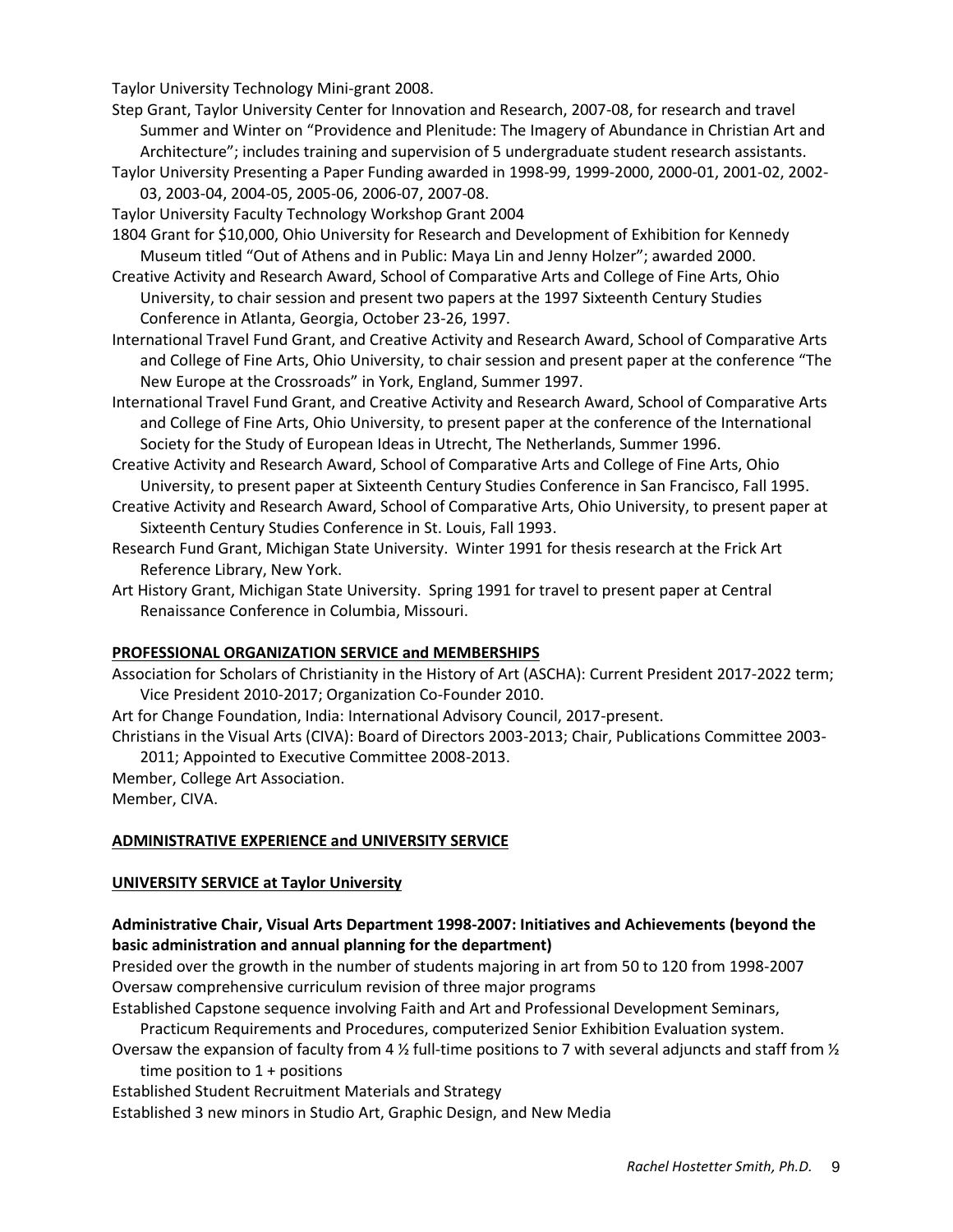Established the Orvieto Semester (a program focusing on the visual arts and humanities in Italy)

sponsored by Gordon College as official Taylor Off-Campus Program Spring 2001

Established annual Fall Welcome Cookout for Art Students Fall 2000

Established annual Senior Brunch with program and awards Spring 2004

Established annual Art Careers Symposium in Spring 2000 bringing 3-4 professionals working in various fields in the visual arts to speak to Taylor students

Established load designations for special functions within Art Dept.

Instituted a Comprehensive Assessment of Graphic Design and New Media programs undertaken Fall 2002 as part of long-range planning initiative which resulted in the establishment of the New Media program initiative in the Visual Arts Fall 2005.

- Initiated expansion of Visiting Artists Exhibition Program to include at least 5 exhibitions each year with regular artist's talks and demos each semester
- Initiated regular schedule of faculty exhibitions

Initiated the establishment of a Summer Art Camp in conjunction with the Art Education program

- Presided over the planning, completion, and transition to the new Modelle Metcalf Visual Arts Center for January 2003
- Presided over the establishment and implementation of \$491,000 loose equipment and furnishings budget for Metcalf—2001-2003; established major equipment replacement schedule and budgeting system.
- Presided over the planning, equipment and installation of Mac computer lab and multimedia systems in 8 rooms in Metcalf—2001-2003
- Presided over comprehensive department review for academic affairs including development of alumni survey vehicle in 2001-2002
- Numerous speaking engagements, presentations on behalf of the arts at Taylor to the public, donors, alumni, the Board of Directors, students
- Cultivated and maintained relationships with donors—many of whom continue to give to the Art Department on a regular basis.

# **University Service including Committee and Liaison Responsibilities**

2014-present African Initiatives Advisory Committee.

2013-present East Asian Studies Program Committee.

2012-present Honors Advisory Committee.

2011-12 Honors Faculty Learning Community—invited participant.

2011-12 General Education Review Committee representative for the School of Liberal Arts

Judge for Art for *Parnassus* 2011 and 2012. Invited.

Spearheaded Fall 2009 programming in conjunction with VCSPC Begbie visit and *Charis* exhibit across campus.

- New Faculty Integration of Faith and Learning Class Sessions: Spring 2009, Spring 2010, Spring 2011, Spring 2012, Spring 2013.
- Visiting Christian Scholars Program Committee Spring 2002-2010. Secured Jeremy Begbie as featured scholar in the arts for Fall 2009 spearheading program planning and implementation.

Liaison for the Orvieto Semester beginning 2001; Off-campus program liaison for Visual Arts majors Faculty Liaison for the Guild (Taylor Student Art Organization) 1998-2005 (Assisted with the

establishment of the organization Fall 1998)

## **Special Art or Design Related Projects for Taylor**

Oversaw development of Stained Glass Design in Metcalf as first phase of Advancement initiative to commission stained glass for campus as part of fundraising and campus enhancement initiative Oversaw design development of landscaping for projected Sculpture Garden

Oversaw planning and installation of several special exhibitions for the campus.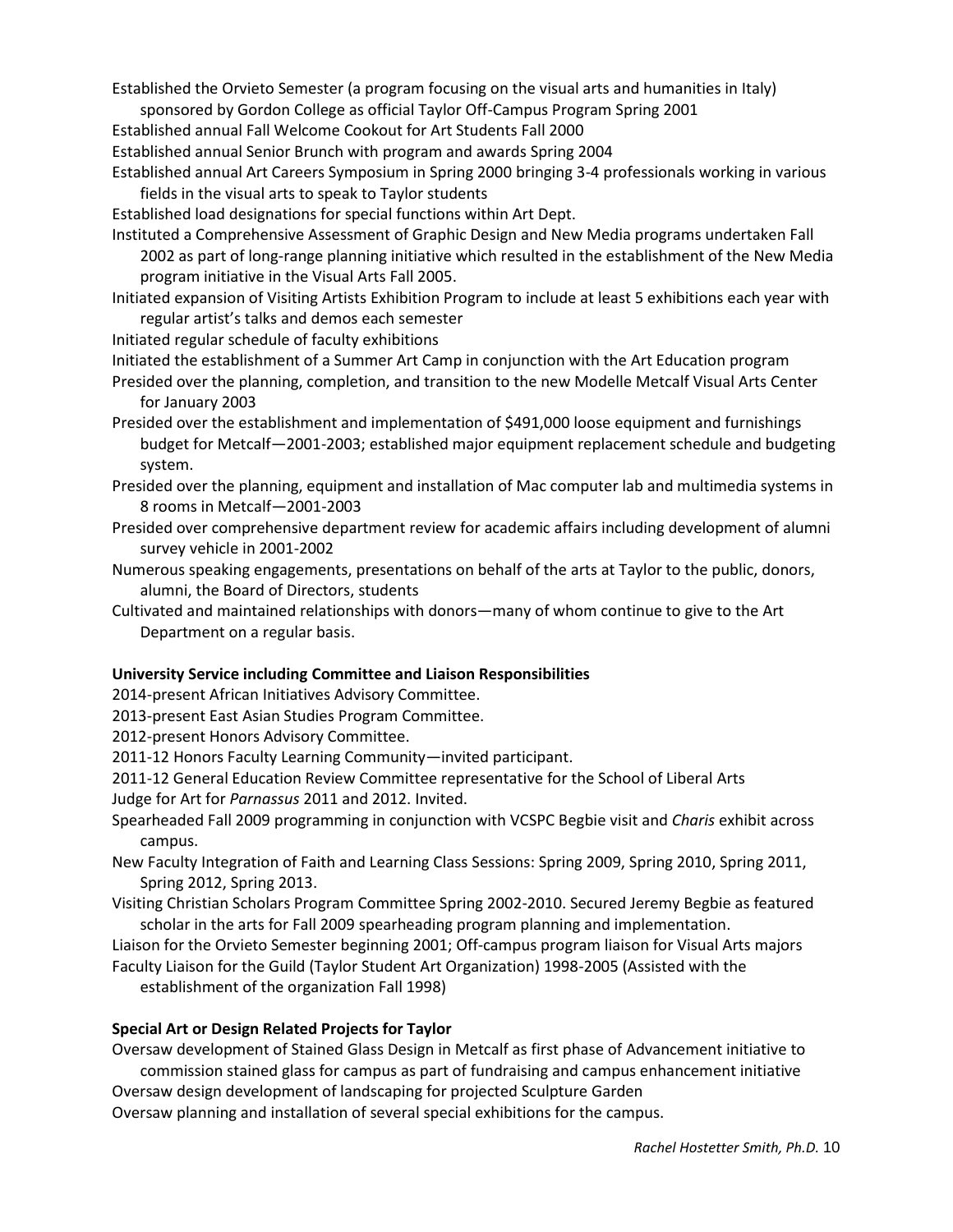## **Taylor University Art Collection Development since 1998**

Cultivated potential gifts of all or part of two private collections to the university.

Establishment of Library Purchase and Student Development Purchase Awards of student art for hanging on campus to increase the presence of art on campus.

Facilitation of installation of art in many buildings on campus.

Cultivated gifts of works by Romare Bearden, Otto Dix and Georg Grosz to the University Collection. Cultivated \$10,000 gift for establishing the landscaping for the future Sculpture Garden

Acquisition of works by many CIVA artists including Makoto Fujimura, Sandra Bowden, Timothy Lowly, Ben Frank Moss, Bruce Herman, Tim Rollins & K.O.S., Robert Eustace, Mary McCleary, Zack Bent, Gala Bent, several CIVA Codices including CIVA Silver.

The University Collection has been enhanced by well over 250 pieces in this period.

## **UNIVERSITY AND COLLEGE SERVICE at Ohio University**

1998 Five Year Review Committee for the Charles J. Ping Institute for the Teaching of the Humanities at Ohio University (member of 3-person committee--appointment).

Professional Ethics Committee, College of Fine Arts, Ohio University (appointed for 3-year term 1997- 2000).

1997-98 Pew Higher Education Roundtable, Ohio University (invited to serve as Facilitator for the Roundtable on Distinctiveness in Graduate Education by the offices of the President and Provost).

- 1997-98 Ad-Hoc Committee of the Graduate Council on Graduate Student Recruitment and Retention (appointment as committee member).
- Advisory Board of the Center for Teaching Excellence, College of Fine Arts Representative (appointed), 1997-98.

1997 Pew Higher Education Roundtable, Ohio University (participation by invitation).

Library Liaison for School of Comparative Arts at Ohio University, 1994-95, 1996-98.

College of Fine Arts Curriculum Committee at Ohio University, 1995-96.

## **SCHOOL OF COMPARATIVE ARTS at Ohio University**

- All CA faculty served on all School Committees including Recruitment, Admissions, Curriculum Development, Planning and Assessment.
- Chair, Search Committee for Interdisciplinary Fine Arts Historian for School of Comparative Arts at Ohio University, 1997-98--Renewed Search.
- Chair, Search Committee for Interdisciplinary Fine Arts Historian for School of Comparative Arts at Ohio University, 1996-97.

CA Visiting Artists/Scholars Program: Active in the effort to expand the program in order to increase visibility of CA and introduce students to a wider circle of scholars in the arts with recommendations resulting in the selection of 5 of the 6 scholars brought to CA in the last 3 years. (ongoing)

## **SPECIAL INITIATIVES FOR THE SCHOOL OF COMPARATIVE ARTS at Ohio University**

Graduate Student Orientation: Active in ongoing development of orientation program; specific responsibility for segment on Research and Source Documentation Issues--Fall 1997.

Graduate Student Job Search Seminar: Active in development of seminar; specific responsibility for segment on the Paper Application Preparation and Submission Guidelines--Fall 1997.

Purchasing, installation and room set-up for Graphics Workstation in Spring 1996.

Recruitment: Research and identification of institutions and organizations for augmentation of mailing list, doubling list in Fall 1996.

Content development and design of School Homepage--Summer and Fall 1996.

Overview of administrative experience and achievements and university service can be provided on request.